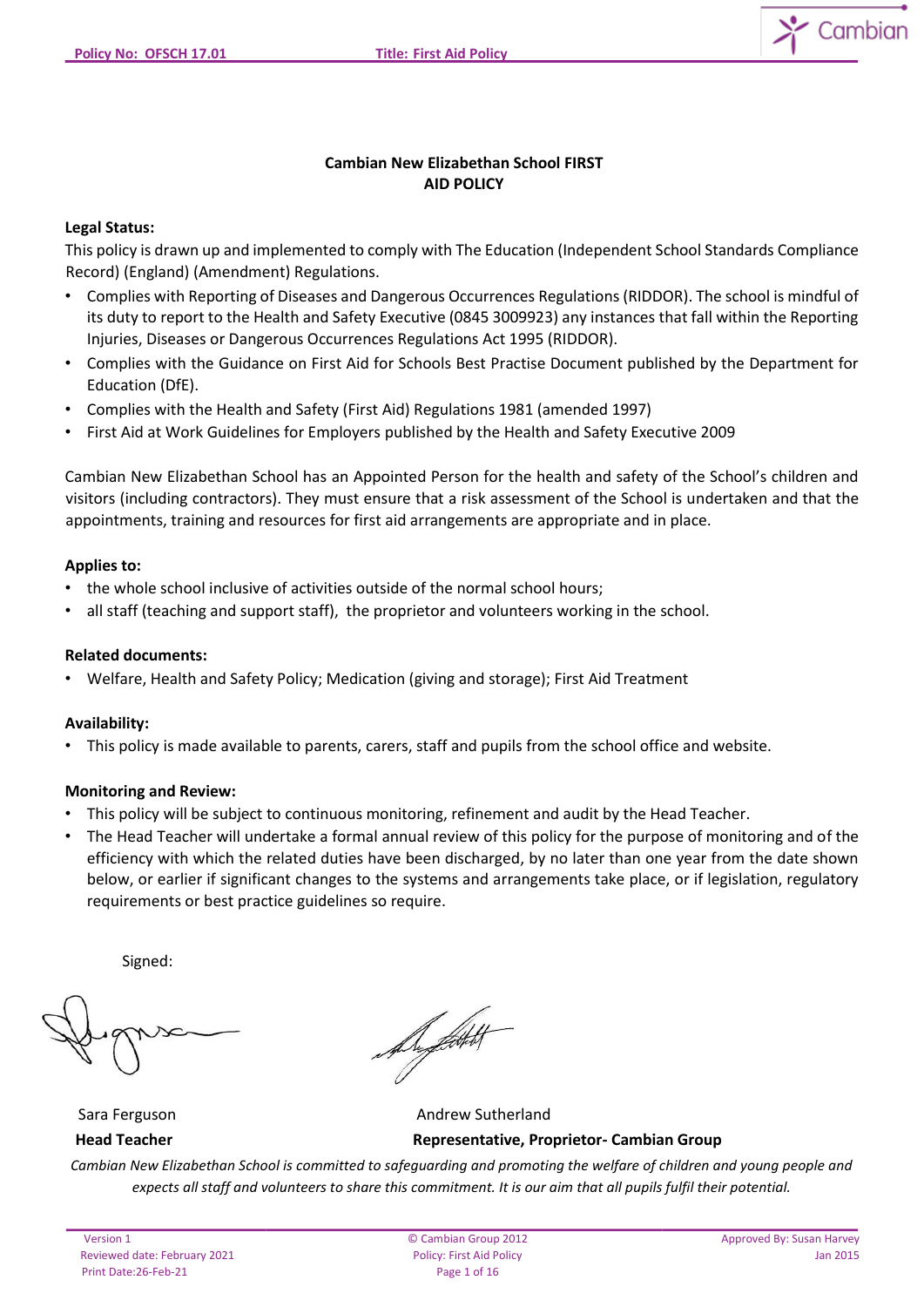

September 2021 September 2021

## **Introduction**

This policy is designed to ensure that all children can attend school regularly and participate in activities. This policy outlines the School's statutory responsibility to provide adequate and appropriate first aid to pupils, staff, parents and visitors and the procedures in place to meet that responsibility. The school complies with the Guidance on First Aid for Schools Best Practice Document published by the DfE. In order to comply with this best practise document the school has a requirement for a minimum of three trained First Aiders who have satisfied the requirements of the 'First Aid at Work' course. It is a requirement for at least two staff members on each floor at each school building to be trained in basic first aid. However, staff should NEVER perform any First Aid Procedures that they have not been adequately trained to do. All companies are required by The Health and Safety (First Aid) Regulations 1981 (amended 1997) to provide trained first aid human resources and treatment for staff in the event of injury or ill health at work. Although the regulations only require the employer to provide cover for staff, it is the School's policy to extend this cover to children and visitors.

The school will provide:

- Practical arrangements at the point of need;
- The names of those qualified in first aid and the requirement for updated training every three years;
- Having at least one qualified person on each school site when children are present;
- Showing how accidents are to be recorded and parents informed;
- Access to first aid kits;
- Arrangements for pupils with particular medical conditions (for example asthma, epilepsy, diabetes).
- Hygiene procedures for dealing with the spillage of body fluids;
- Guidance on when to call an ambulance;
- Reference to RIDDOR (Reporting of Injuries, Diseases and Dangerous Occurrences Regulations, 1995), under which schools are required to report to the Health and Safety Executive (telephone 0845 300 9923)

#### **Methodology**

This First Aid Needs Assessment will consider the following topics:

- The nature of the work, the hazards and the risks
- The new classification of first aiders
- The Nature of the workforce
- Schools history of accidents and illness
- Excursions/Sports Fixtures/Lone Workers
- The distribution of the workforce
- The remoteness of the site from emergency medical services
- The assessment of the number of first aiders required

#### **Aims**

• To ensure that suitable arrangements are in place for the provision of first aid.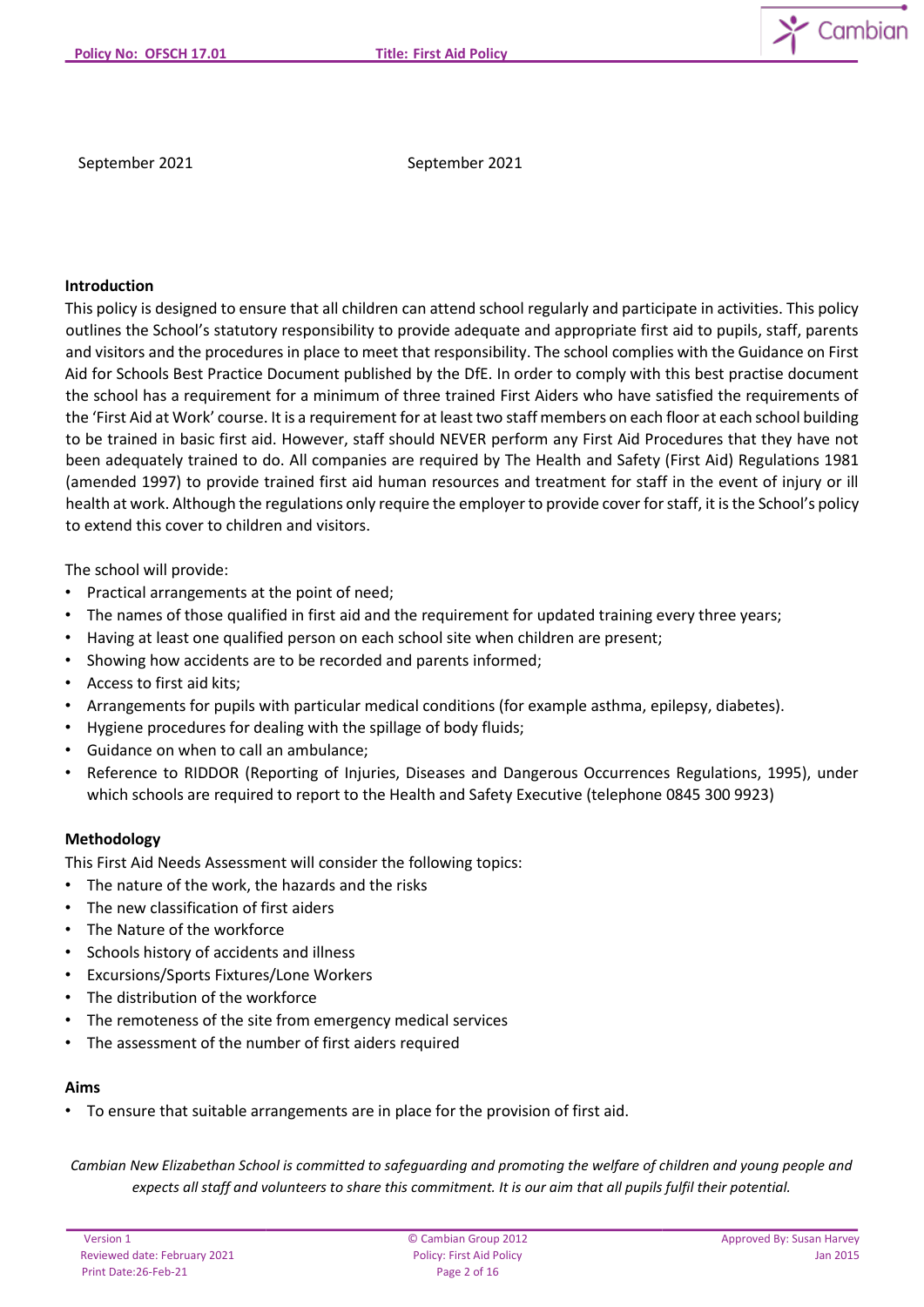- To ensure that all staff are aware of their roles and responsibilities in relation to the provision of first aid treatment.
- Ensure employees know where First Aid Kits are located and the names of Trained First Aiders/Appointed Persons. Keep them informed of any changes.
- First aid facilities should be clearly identified, eg a on the site health & safety notice board.
- To ensure that first aid provision is available at all times while people are on school premises, and also off the premises whilst on school visits.
- To provide First Aid treatment where appropriate for all users of the school (with particular reference to pupils and staff)
- To provide or seek secondary First Aid where necessary and appropriate.
- To treat a casualty, relatives and others involved with care, compassion and courtesy.

## **Objectives**

- To appoint the appropriate number of suitably trained people as Appointed Persons and First Aiders to meet the needs of the school
- To provide relevant training and ensure monitoring of training needs
- To provide sufficient and appropriate resources and facilities
- To inform staff and parents of the School's First Aid arrangements

## **Policy**

Cambian Group will ensure that:

- Adequate resources are available for the implementation of this policy.
- This policy and procedure are effectively communicated.
- An assessment is made to ensure that suitable first aid facilities are provided.
- Arrangements are made for the provision suitable first aid facilities.
- An assessment is made to ensure that suitable first aid facilities are provided.
- Employees with first aid responsibilities receive adequate training.
- Arrangements are made for the periodic monitoring of performance against these standards.
- The Chief Operating Officer has overall responsibility for management of health and safety and Registered Managers/School Heads will be responsible for ensuring that first aid arrangements are in place. This policy will be reviewed and revised at least every two years.

#### **Classification for first aiders.**

There are now three levels of workplace first aider:

- Emergency First Aider at Work (EFAW) 6 hour course Paediatric First Aider 12 hours paediatric course
- First Aider at Work (FAW) 18 hour course.

(Details of the type of training needed for EFAW and FAW are attached at Annex A)

# **The Nature of the Workforce**

We have considered the needs and health of all employees, pupils, visitors/contractors. During term time there will be one or more First Aider at Work (FAW) on duty. During school holidays - there should be at least one Emergency First Aider at Work (EFAW) available to administer first aid. Any First Aid at Work training courses are to be agreed and booked by the Head Teacher. Before a pupil is accepted for a placement in the school with specific health problems/disability(such as heart conditions, asthma, diabetes etc a separate Risk Assessment will be completed

*Cambian New Elizabethan School is committed to safeguarding and promoting the welfare of children and young people and expects all staff and volunteers to share this commitment. It is our aim that all pupils fulfil their potential.*

Cambian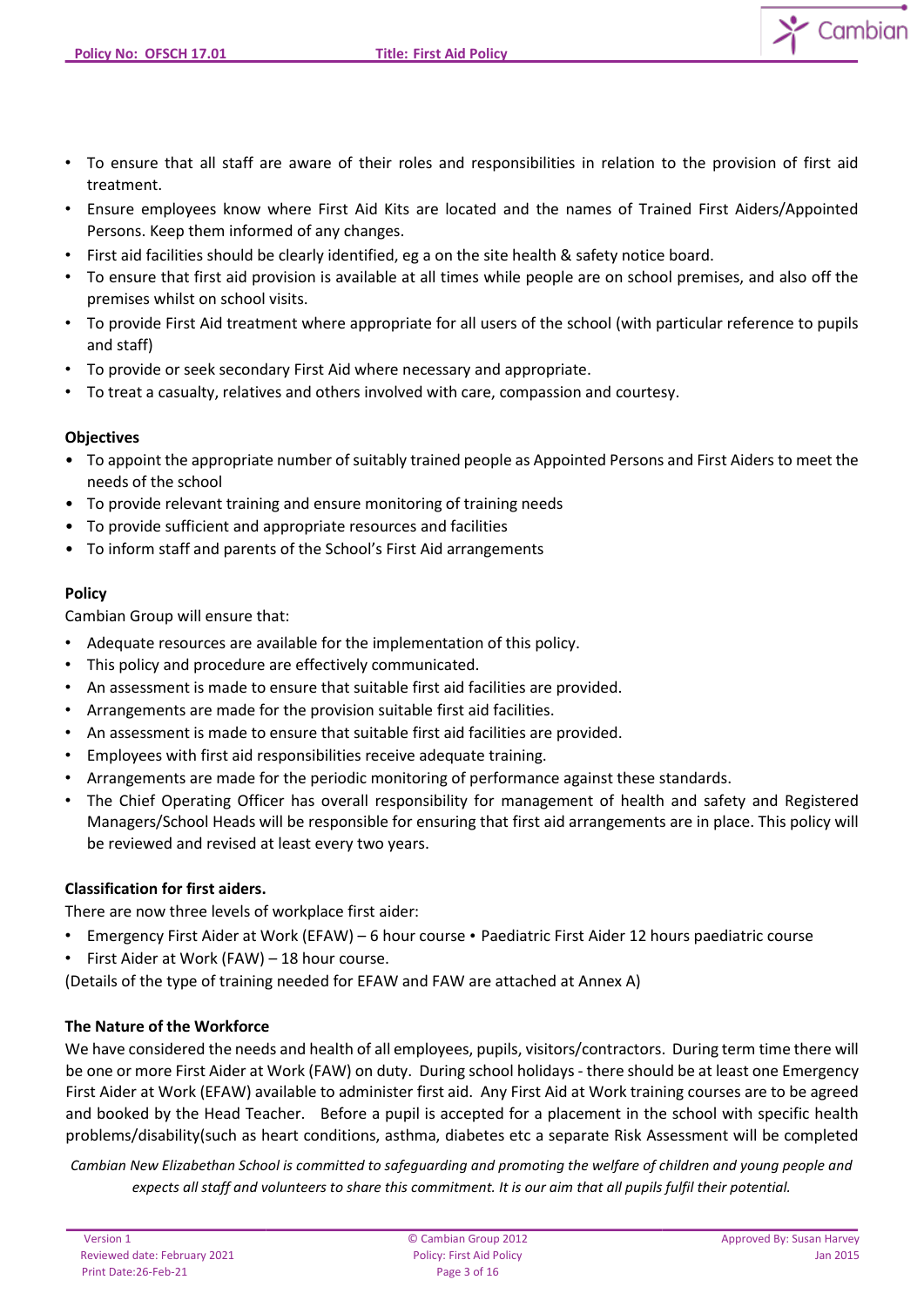

by the Head Teacher who must consider the training needs for the First Aiders within the school. The Head Teacher is responsible for ensuring that there is adequate first aid cover available at all times, including when a first aider is on annual leave, a training course, a lunch break or other foreseeable absences. It is not acceptable to provide an 'Emergency First Aider at Work' (6 hour course) to cover foreseeable absences of a First Aider at Work' (18 hour course). The evidence of the level of injury in our school is relatively low and really confined to pupil injuries, most of which are results from slips/trips and falls or occasionally on the sports field or in the sports hall or in the playgrounds. Again most of the injuries are minor and require minimal first aid attention.

# **Definitions**

#### **First Aid**

The arrangements in place are to initially manage any injury or illness suffered at work. It does not matter if the injury or illness was caused by the work being carried out. It does not include giving of any tablets or medicine to treat illness.

## **Full First Aider**

A person who has completed a full (3-day) course of first aid training with a training establishment approved by the Health and Safety Executive, and holds a current certificate.

## **Full Paediatric First Aider**

A person who has completed a full (2-day) course of first aid training with a training establishment approved by the Health and Safety Executive, and holds a current certificate.

#### **Appointed Person**

A person who has completed a 1-day course of emergency first aid from a competent trainer and holds a current certificate.

At the Cambian New Elizabethan School our First Aid trained staff are;

# **EFAW**

Susan Wade (qualified until February 2021) Samantha Allen-Wiggin (qualified until February 2021) Stuart Cockayne (qualified until February 2021) Samuel Gray (qualified until February 2021) Matthew Fusco (qualified until February 2021) **FAW**  Lyndie Norgrove (qualified until November 2022)

Laura Whale (qualified until November 2022)

# **Policy Statement**

Cambian New Elizabethan School will undertake to ensure compliance with all the relevant legislation with regard to the provision of First Aid for pupils, staff, parents and visitors. We will ensure that procedures are in place to meet that responsibility. This policy should be reads in conjunction with our school's Health and Safety policy and policy on Safeguarding children on school visits. It will be reviewed annually.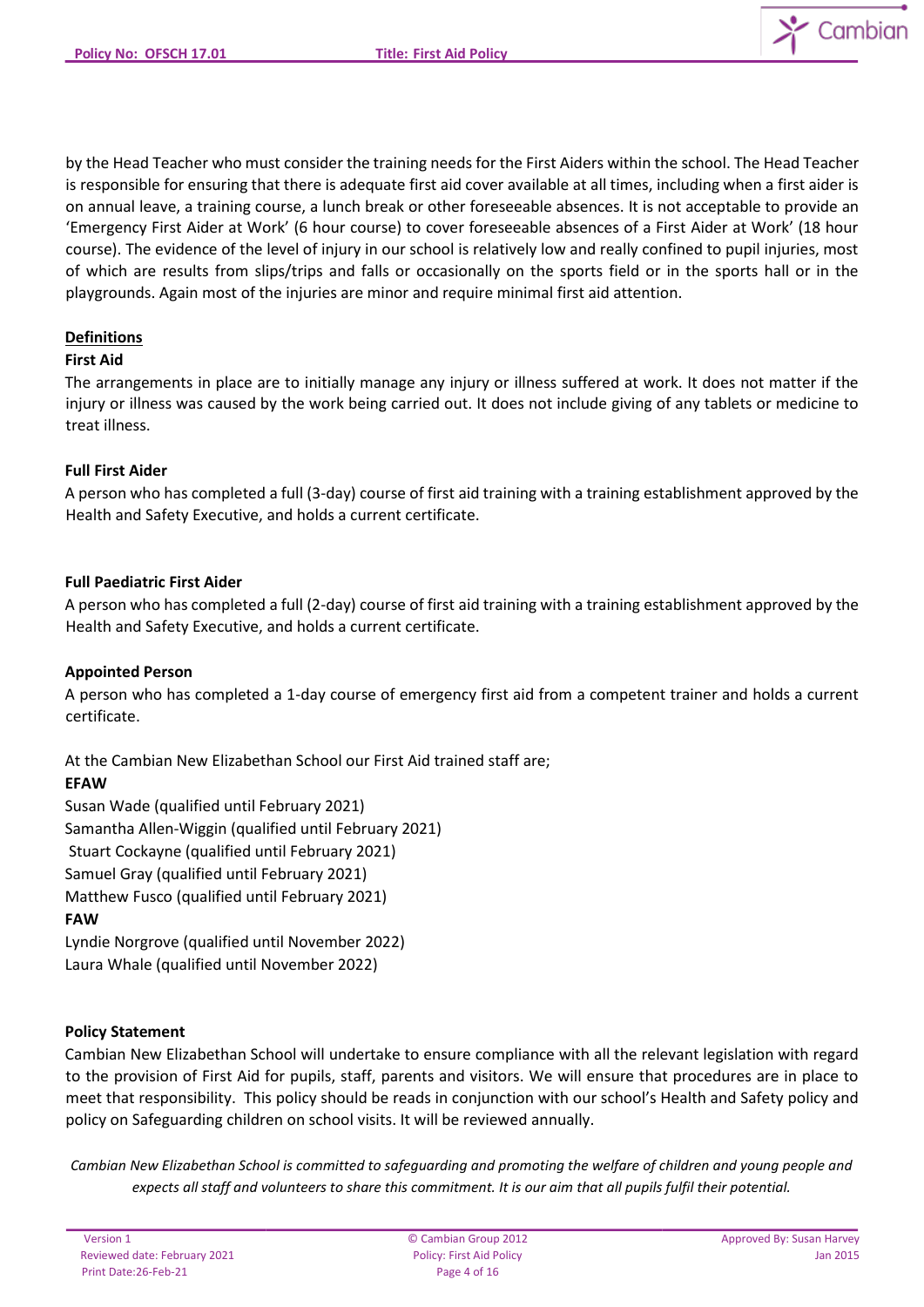

## **First Aid Facilities**

The Head Teacher must ensure that the appropriate number of first-aid containers are available according to the risk assessment of the site are available. See Health and Safety Executive (HSE) guidelines on recommended and mandatory contents.

- All first-aid containers must be marked with a white cross on a green background;
- First aid container always accompany the children when using any specialist facilities and during any offsite activity/education visit. First aid containers must accompany Physical Education (PE) teachers off-site; • All vehicles carry a first aid kit;
- First aid containers should be kept near to hand washing facilities;
- Spare stock should be kept in school;
- Responsibility for checking and restocking the first-aid containers is that of the First Aider Officer. The First Aiders must notify to the offices or the First Aid officer any necessity of restocking of the First Aid boxes.

## **Training**

The First Aid Officer is a Fully First Aid trained and have had specific instruction regarding some other health conditions. The list of staff with current First Aid Certificates is available at every floor and in the Staff Rooms and Medical Rooms. A list of First Aid qualifications is saved at the end of this policy. All First Aid qualifications are updated every three years in accordance with regulations. Both a *full first aider* and at least one *paediatric first aider* will always be on the premises. First aid kits are available on the premises, in vehicles and for educational visits and offsite activities.

## **First aid kits**

Regularly check the contents of first aid kits and ensure they remain fully stocked. They should contain a First Aid Guidance card (HSE publication) which will specify the contents that should be provided.

#### **Trained first-aiders**

- Ensure that employees are aware that they can only give first aid if they hold a current first aid certificate. This treatment can be provided to employees, individuals, visitors and any other people who are within Cambian's control.
- Provide sufficient First Aiders on the site, to take account of absences.
- Cambian's policy is that there should be a minimum of one trained first aider per site.
- Ensure that each first-aider holds a current Certificate of Competence in First Aid Work issued by an HSE approved organisation. Re-training is required every 3 years, i.e. before the expiry date.
- Ensure that where there are 'appointed persons' they receives emergency first aid training (normally 4 hours duration). They should not give first aid treatment. Their role should be limited to maintaining first aid boxes and assisting trained First-Aiders.

#### **First Aiders' responsibilities**

- To give first response treatment and to summon an ambulance through the school office, when necessary.
- To inform the school office when pupils are too unwell to stay at school. The school office will contact parents to collect their child and, when required, inform them of the accident and the hospital to which their child is being taken and to keep a legible written record of attendances, with dates, times and treatment given.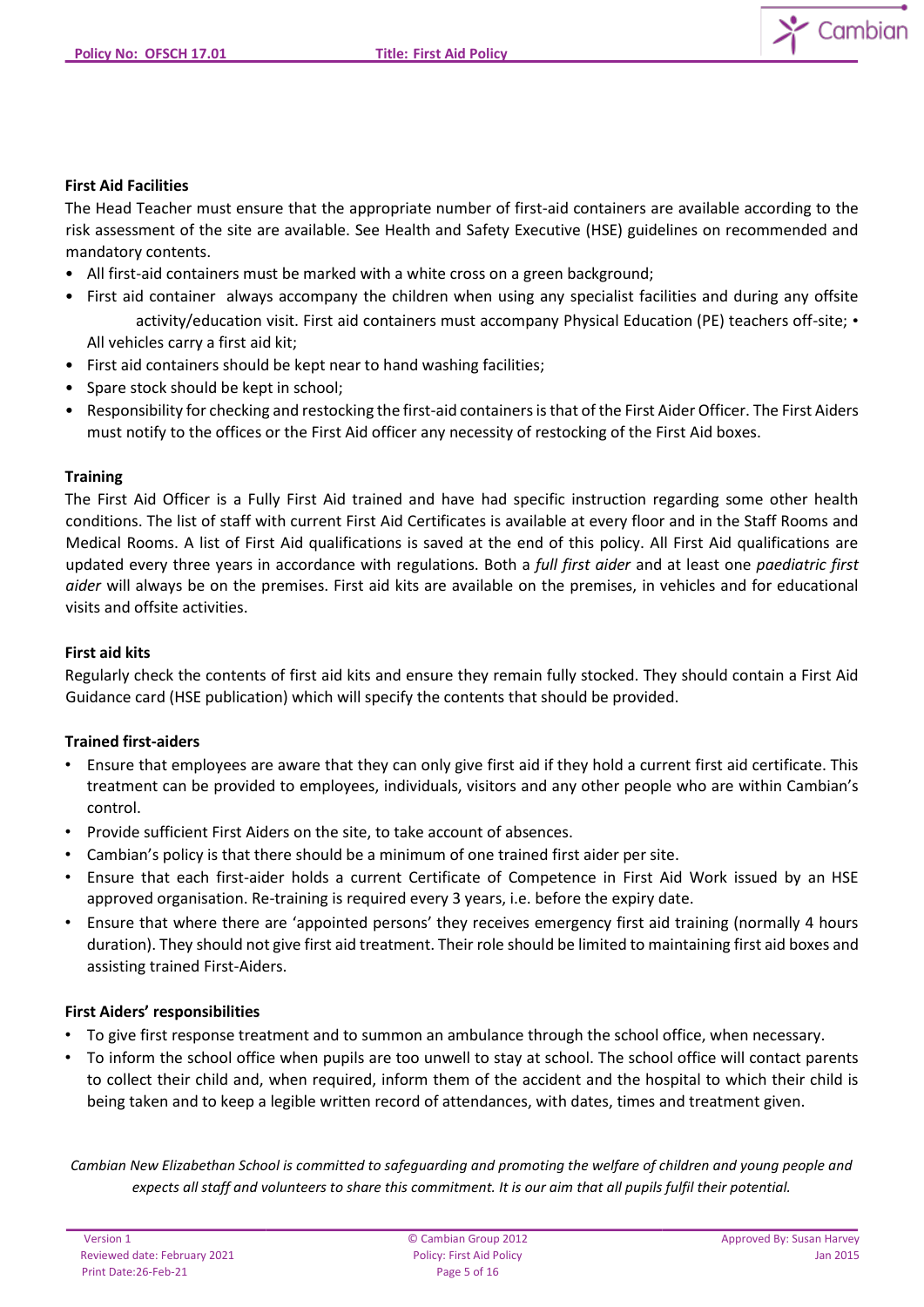

## **Policy on First Aid in School**

All staff, both teaching and non-teaching are responsible for dealing with minor incidents requiring first aid. During lesson time first aid is administered by the qualified class teacher or assistant, or one of the First Aid Officers. If an accident occurs in the playground and first aid is required, then one of the staff on duty in the playground, who is qualified, can assist, or if they are not qualified, they should come to the staff room or School Office and request the assistance of the designated first aider. The First Aiders are authorised to apply dressings and compresses and take reasonable steps to facilitate symptom relief. Fully stocked First Aid kits are available in the Medical Room and school office. Any action taken should be recorded. Accidents of a more serious nature should be recorded on an accident report book, and if serious, parents should be informed by telephone. If an injury or illness involves spillage of body fluids gloves should be worn. If there is any concern about the first aid which should be administered then the qualified first aiders must be consulted.

The arrangements for first-aid provision will be adequate to cope with all foreseeable incidents. The number of designated first-aiders will not, at any time, be less than the number required by law. This is determined by risk assessment (Local Authority guidance). Designated staff will be given such training in first-aid techniques as is required to give them an appropriate level of competence. The Head Teacher is responsible for ensuring that a sufficient back-up stock is held on site. Notices will be displayed in prominent locations throughout the establishment identifying how to summon first aid in an emergency, who the first aiders are and their contact and location details. All first aid-signs and containers must be identified by a white cross on a green background. A written record will be kept of all first-aid administered either on the school premises or as a part of a school related activity.

## **Administering first aid**

- First aid should only be administered by a trained first aider.
- For minor injuries which are within the first aider's capability, appropriate treatment should be provided. Otherwise the injured person should be made comfortable until the emergency services arrive.
- Ensure that contaminated waste is safely disposed of and any blood or body fluid spillages are safely removed.
- Record any first aid treatment on the accident report form. Copies of first aid certificates should be systematically filed.

# **The First Aiders' procedure for dealing with sick or injured pupils:**

- Ascertain by inspection and discussion with child or staff member the nature of the child's injury or illness.
- Comfort or advice as necessary. This may be sufficient and child can return to class or break. Inform staff member of nature of any concerns if appropriate. Treat injury or illness if required. Clean wound with antiseptic wipe or running water and cover with a plaster if still bleeding and no allergy exists.
- Record action taken on accident report form. If child is then well enough he/she will return to class.
- If problem persists or there are doubts as to the seriousness of any injury then parent(s) will be telephoned and asked what they would like to do. If he/she wishes to collect their child appropriate arrangements are made.
- If a severe illness or injury is suspected then the most appropriate member of staff will take the pupil to hospital or the emergency services will be called and administrative staff will contact the parents to inform them. No pupil will travel in an ambulance unaccompanied.
- If any issue arises during treatment or discussion with the pupil that the First Aid Officer feels should be taken further, she/he will telephone or speak to the parents and/or the Designated Safeguarding Officer or most appropriate member of staff. N.B. The First Aiders will have up to date Emergency First Aid training and some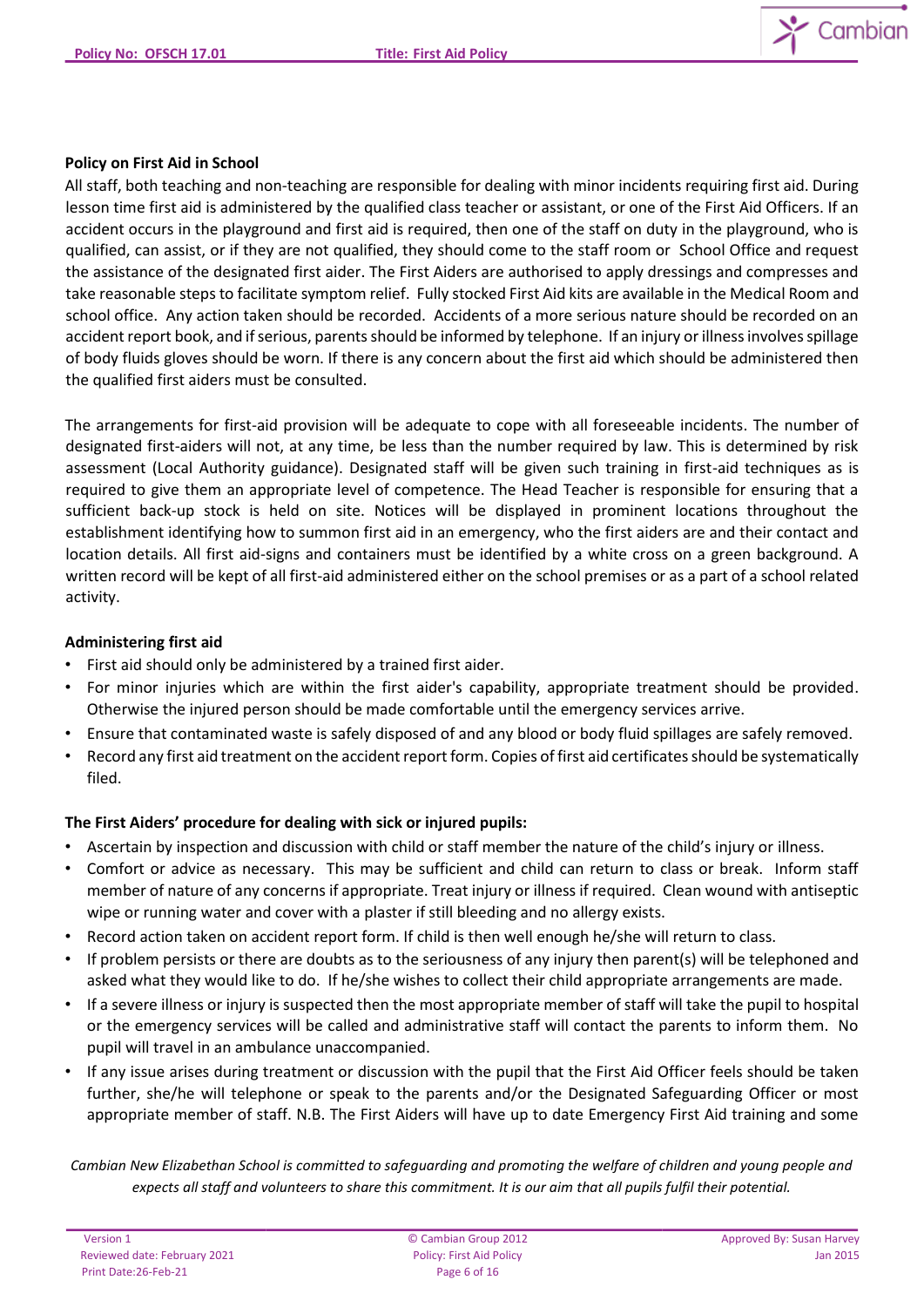

will have a full and current First Aid at Work Certificate. They are not, however, medically qualified and hence cannot give medical advice.

# **Hygiene/Infection control/HIV Protection**

Staff should take precautions to avoid infection and must follow basic hygiene procedures. Staff should have access to single-use disposable gloves and hand-washing facilities, which should be used when dealing with any blood or other bodily fluids. Staff should take care when dealing with such fluids, and when disposing of dressings or equipment. Make sure any waste (wipes, pads, paper towels etc) are placed in a disposable bag and fastened securely. Any children's clothes should be placed in a plastic bag and fastened securely ready to take home. Source: 'Guidance on First Aid for Schools: A Good Practice Guide' (adapted).

# **Supporting sick or injured children**

With reference to sick children and medicine we:

- Make every effort to keep abreast of new information relating to infectious, notifiable and communicable diseases and local health issues.
- Contact the school health professional for advice if we are unsure about a health problem.
- Isolate a child if we feel that other children or staff are at risk.
- Contact parents to take children home if they are feeling unwell/being sick/have diarrhoea/have had an accident/may have an infectious disease.
- Ring emergency contact numbers if the parent or carer cannot be reached.
- Make every effort to care for the child in a sympathetic, caring and sensitive manner.
- Respect the parents' right to confidentiality
- Keep other parents informed about any infectious diseases that occur.
- Expect parents to inform the office if their child is suffering from any illness or disease that may put others at risk. See policy on administration of medicines

#### **Confidentiality**

Information given by parents regarding their child's health will be treated in confidence and only shared with other staff when necessary or appropriate.

#### **Monitoring**

Accident report forms can be used to help the Head Teacher/Health and Safety Officer to identify trends and areas for improvement. They also could help to identify training or other needs and may be useful for insurance or investigative purposes. The Head Teacher regularly reviews the accident records. This policy will be reviewed annually.

#### **Reporting to HSE**

Statutory requirements: The School is legally required under the Reporting of Injuries, Diseases and Dangerous Occurrences Regulations 1995 (SI 1995/3163) (**RIDDOR**) to report the following to the HSE (most easily done by calling the Incident Contact Centre (ICC) on 0845 300 99 23). The Head Teacher must keep a record of any reportable injury, disease or dangerous occurrence. This must include: the date and method of reporting; the date, time and place of the event; personal details of those involved and a brief description of the nature of the event or disease. This record can be combined with other accident records.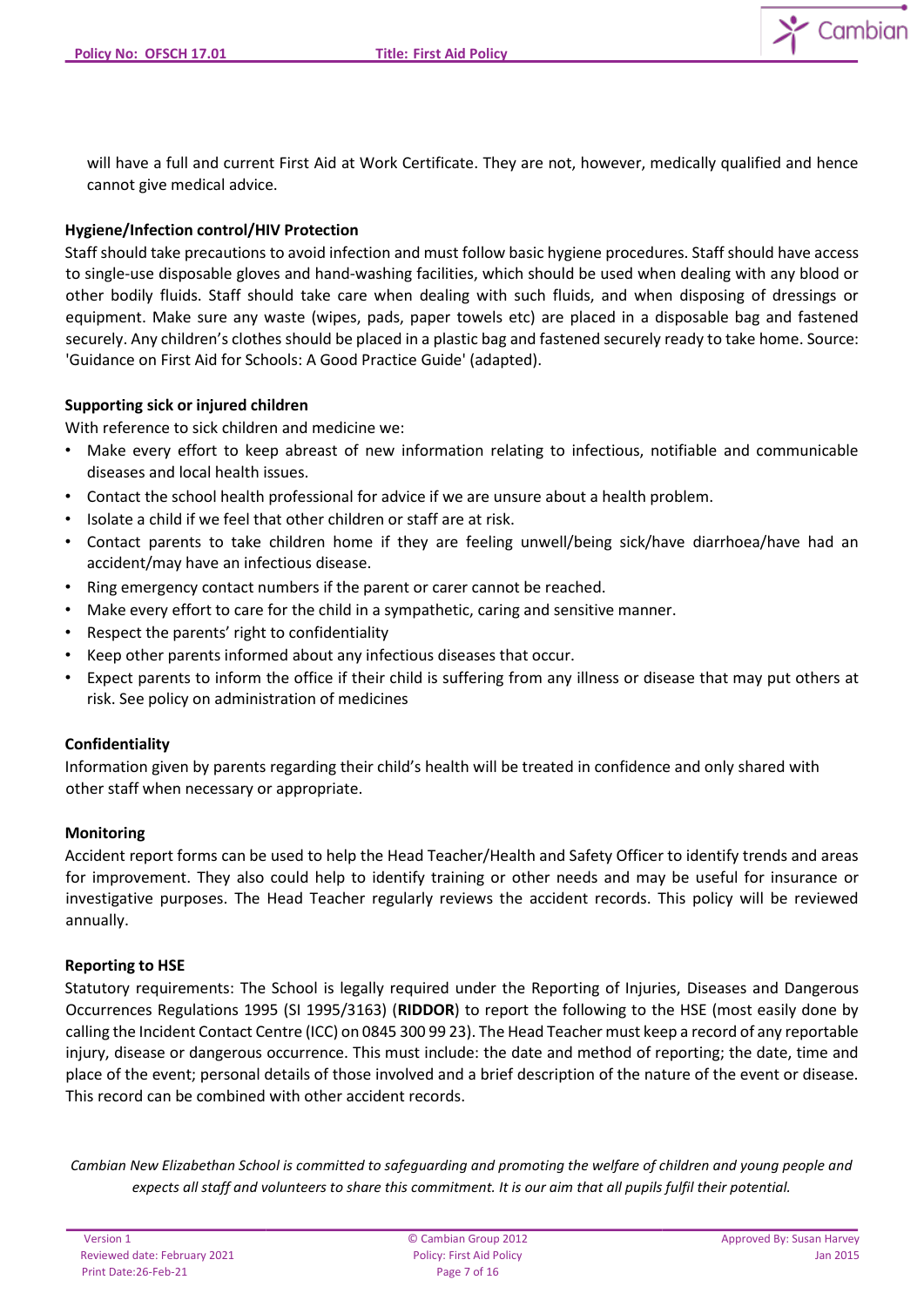Cambian

The following accidents must be reported to the HSE involving employees or self-employed people working on the premises:

- accidents resulting in death or major injury (including as a result of physical violence)
- accidents which prevent the injured person from doing their normal work for more than three days
- accidents resulting in the person being killed or being taken from the site of the accident to hospital and the accident arises out of or in connection with work i.e. if it relates to: any school activity, both on or off the premises;
- the way the school activity has been organised and managed;
- equipment, machinery or substances, the design or condition of the premises.

HSE must be notified of fatal and major injuries and dangerous occurrences without delay. The Head Teacher is responsible for ensuring this happens, but may delegate the duty to the Health and Safety Officer. The School Administrator will report the incident to HSE and also to our insurers.

## **Record keeping**

Statutory accident records: The Head Teacher must ensure that readily accessible accident records, written or electronic, are kept for a minimum of seven years. The Head Teacher must ensure that a record is kept of any first aid treatment given by first aiders or appointed persons. This should include:

- the date, time and place of incident and the name (and class) of the injured or ill person
- details of their injury/illness and what first aid was given and what happened to the person immediately afterwards along with the name and signature of the first aider or person dealing with the incident.

## **Reporting**

The First Aider should complete an Accident Report Form. All injuries, accidents and illnesses, however minor, must be reported to the School Office and they are responsible for ensuring that the accident procedures are filled in correctly and that parents and HSE are kept informed as necessary. The original will be send home with the pupil, a copy of this is kept in the Accident Report folder, in the School Office and a copy is filed in the pupil's file. All details need to be filled in, including any treatment given.

#### **Reporting to Parents**

In the event of accident or injury parents must be informed as soon as practicable. The member of staff in charge at the time will decide how and when this information should be communicated, in consultation with the Head Teacher if necessary. Parents are always called if there is a head injury, no matter how apparently minor.

#### **Accidents involving Staff**

Work related accidents resulting in death or major injury (including as a result of physical violence) must be reported immediately (major injury examples: dislocation of hip, knee or shoulder; amputation; loss of sight; fracture other than to fingers, toes or thumbs)

Work related accidents which prevent the injured person from continuing with his/her normal work for more than three days must be reported within 10 days. Cases of work related diseases that a doctor notifies the School of (for example: certain poisonings; lung diseases; infections such as tuberculosis or hepatitis; occupational cancer). Certain dangerous occurrences (near misses - reportable examples: bursting of closed pipes; electrical short circuit causing fire; accidental release of any substance that may cause injury to health).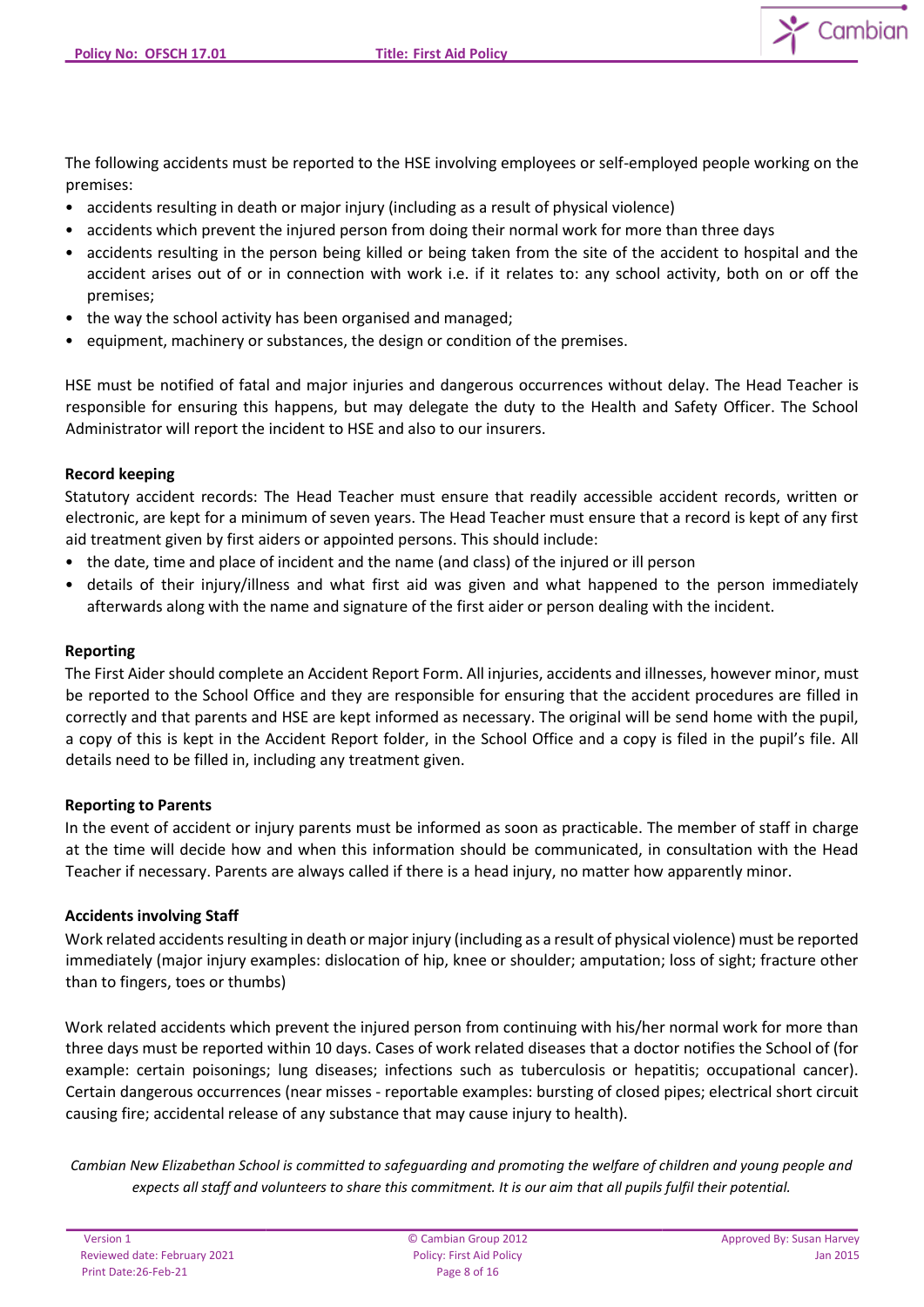

## **Accidents involving pupils or visitors**

Accidents where the person is killed or is taken from the site of the accident to hospital and where the accident arises out of or in connection with:

- any School activity (on or off the premises) and the way a School activity has been organised or managed (e.g. the supervision of a field trip)
- equipment, machinery or substances and the design or condition of the premises. Need to be reported without delay to HSE, followed by Form F2508. For more information on how and what to report to the HSE, please see: [http://www.hse.gov.uk/riddor/index.htm.](http://www.hse.gov.uk/riddor/index.htm) It is also possible to report online via this link

#### **Annex A:**

#### **Basic First Aid**

Knowing what to do in an emergency is vitally important. Consider getting some first aid training and a first aid kit, and familiarise yourself with how to deal with some of the more common situations opposite. If someone is injured, the following steps will keep them as safe as possible until professional help arrives:

- Keep calm. If people are seriously injured call 999 / 122 immediately; contact the Duty First Aider.
- Make sure you and the injured person are not in danger and assess the injured person carefully and act on your findings using the basic first aid steps below. Keep an eye on the injured person's condition until the emergency services arrive.

| <b>Unconsciousness</b>                                                                                                                                                                                                                                      | <b>Bleeding</b>                                                                                                                                                                                                                    |
|-------------------------------------------------------------------------------------------------------------------------------------------------------------------------------------------------------------------------------------------------------------|------------------------------------------------------------------------------------------------------------------------------------------------------------------------------------------------------------------------------------|
| If the person is unconscious with no<br>obvious sign of life, call 999 / 112 and ask<br>for an ambulance. If you or any<br>bystander has the necessary skills, give<br>mouthto-mouth resuscitation<br>them<br>while you wait for the emergency<br>services. | Control severe bleeding by applying<br>firm pressure to the wound using a<br>clean, dry dressing and raise it above<br>the level of the heart. Lay the person<br>down, reassure them, keep them warm<br>and loosen tight clothing. |
| <b>Burns</b>                                                                                                                                                                                                                                                | <b>Broken bones</b>                                                                                                                                                                                                                |
| For all burns, cool with water for at least<br>10 minutes. Do not apply dry dressings,<br>keep the patient warm and call an<br>ambulance.                                                                                                                   | Try to avoid as much movement as<br>possible.                                                                                                                                                                                      |

#### **Embedded Objects and Splinters**

An object embedded in a wound (other than a small splinter) should not be removed as it may be removed as it may stemming bleeding, or further damage may result. In principle leave splinter in place, carefully clean the area with warm soapy water; use sterile dressing to cover it, Report to parents, if the child is particularly uncomfortable contact parents.

#### **Annex B: Anaphylaxis**

#### **What is anaphylaxis?**

*Cambian New Elizabethan School is committed to safeguarding and promoting the welfare of children and young people and expects all staff and volunteers to share this commitment. It is our aim that all pupils fulfil their potential.* Anaphylaxis is an acute allergic reaction requiring urgent medical attention. It can be triggered by a variety of allergies, the most common of which are contained in food (eg dairy products, nuts, peanuts, shellfish), certain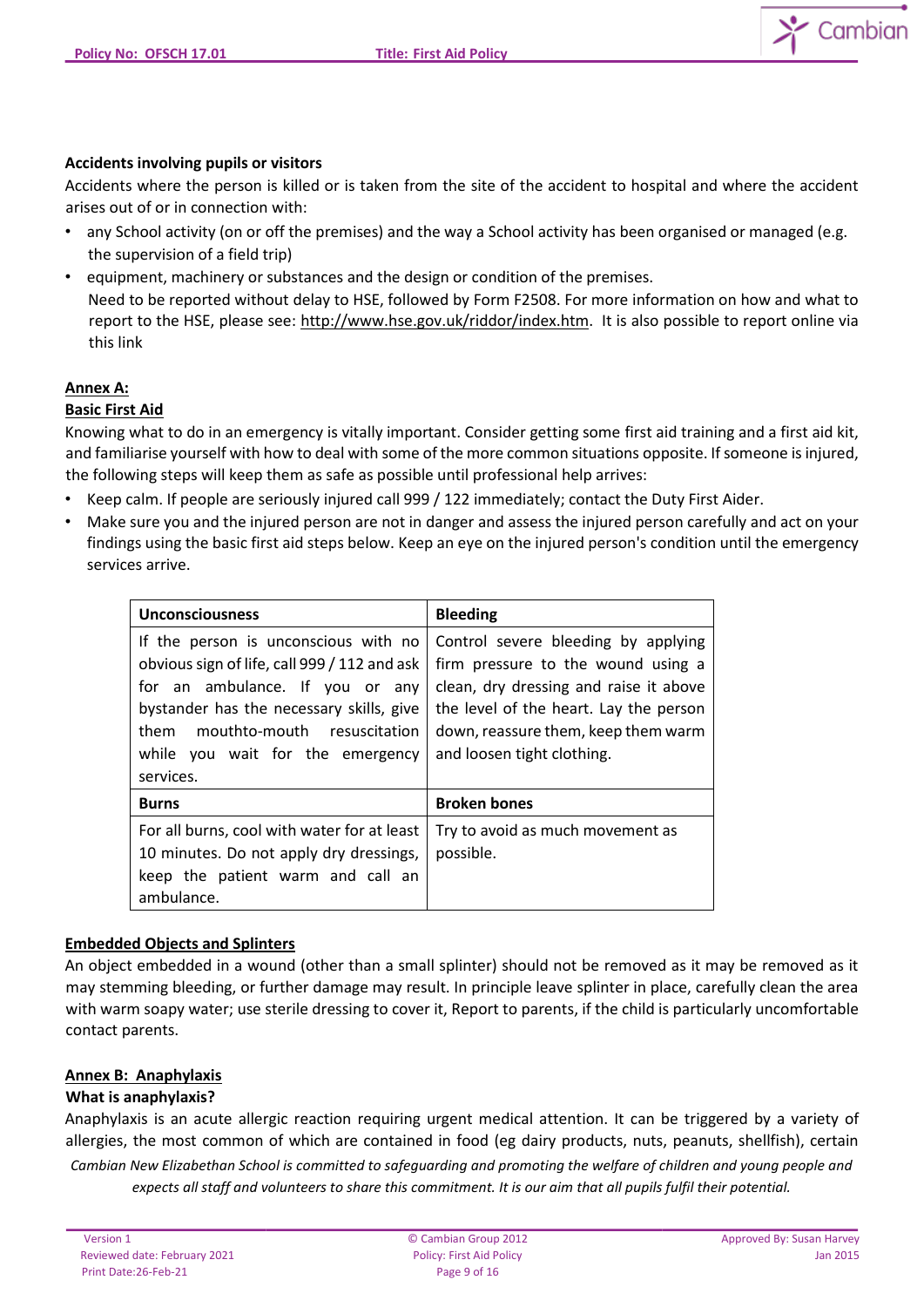

drugs and the venom of stinging insects (eg bees, wasps, hornets). In its most severe form the condition can be lifethreatening. Symptoms of anaphylaxis usually occur after exposure to the causative agent and may include itching, swelling of the throat and tongue, difficulty in swallowing, rashes appearing anywhere on the body, abdominal cramps and nausea, increased heart rate, difficulty in breathing, collapse and unconsciousness. No pupil would necessarily experience all of these symptoms at the same time.

## **Medication and control**

Medication to treat anaphylactic reactions includes antihistamines, an adrenaline inhaler, or an adrenaline injection. The adrenaline injections most commonly prescribed are administered by an Epipen, a device which looks like a fountain pen and which is pre-loaded with the correct dose of adrenaline. The injections are easy to administer, usually into the fleshy part of the thigh either directly or through light clothing. Medication for an individual pupil must be kept in a locked cabinet which is readily accessible, in accordance with the School's health and safety policy. If a pupil has an Epipen it is particularly important that this is easily accessible throughout the school day. Medication must be clearly marked with the pupil's name and should be updated on a regular basis. It is the parents' responsibility to ensure that any medication retained at the school is within its expiry date. *It is important that key staff in the School are aware of the pupil's condition and of where the pupil's medication is kept, as it is likely to be needed urgently.*

It is not possible to overdose using an Epipen as it only contains a single dose. In cases of doubt, it is better to give a pupil experiencing an allergic reaction an injection rather than hold back.

All pupils who have anaphylaxis will require a 'Health Care Plan' which parents or guardians should complete prior to starting at Cambian New Elizabethan School. The Health Care Plan should give basic details and indicate whether in some circumstances the pupil should be allowed to carry medication on his/her person around the School. This will be kept with the pupil's file.

Following discussion with the pupil and his/her parents, individual decisions should be made as to whether to provide basic information on the pupil's condition to his/her peer group so that they are aware of their classmate's needs and of the requirement for urgent action should an allergic reaction occur. Fellow pupils should also be advised not to share food or drink with a pupil who is likely to experience an anaphylactic reaction.

#### **Managing pupils with anaphylaxis**

- Staff should be aware of those pupils under their supervision who have a severe allergy resulting in anaphylaxis. Staff should ensure that all pupils who have an epipen prescribed to them have their medication on them at all times.
- Staff should ensure that they have some knowledge of what to do if a pupil has an anaphylactic reaction. (Staff to seek advice from Duty First Aider). If a pupil feels unwell, the Duty First Aider should be contacted for advice.
- A pupil should always be accompanied to the Surgery if sent by a member of staff.

#### **Away trips:**

- A member of staff trained in the administration of medication should accompany the trip, taking responsibility for the safe storage of pupils medication, if the pupils cannot carry it themselves (See Health Care Plan.)
- Staff supervising the trip must be aware of the pupil's condition and of any relevant emergency procedures.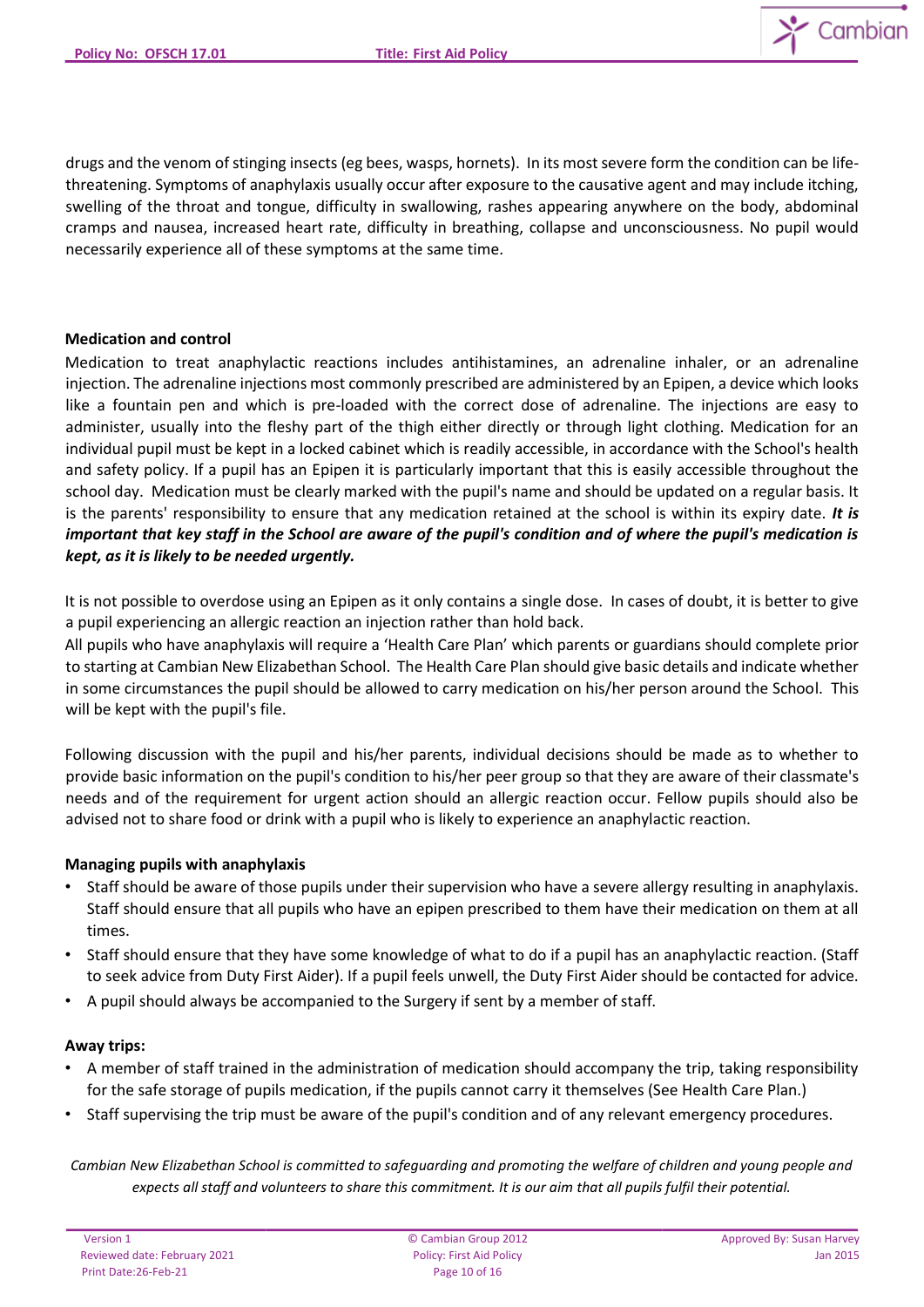

#### **Issues which may affect learning**

Pupils with anaphylaxis should be encouraged to participate as fully as possible in all aspects of school life. It is not possible to ensure that a pupil will not come into contact with an allergen during the school day but schools should bear in mind the potential risk to such pupils in the following circumstances and seek to minimize risk whenever possible.

#### **What are the main symptoms?**

Itching or presence of a rash, swelling of the throat, difficulty in swallowing, difficulty in breathing, increased heart rate and unconsciousness

#### **What to do if a pupil has an anaphylactic reaction**

Ensure that a paramedic ambulance has been called, Stay calm and reassure the pupil, encourage the pupil to administer their own medication as taught, summon assistance immediately from the Duty First Aider and liaise with the Duty First Aider about contacting parents.

## **Annex C: Asthma**

#### **What is Asthma?**

Pupils with asthma have airways which narrow as a reaction to various triggers. The triggers vary between individuals but common ones include viral infections, cold air, grass pollen, animal fur, house dust mites and passive smoking. Exercise and stress can also precipitate asthma attacks in susceptible cases. The narrowing or obstruction of the airways causes difficulty in breathing and can be alleviated with treatment.

Asthma attacks are characterised by coughing, wheeziness, an inability to speak properly, and difficulty in breathing, especially breathing out. The pupil may become distressed and anxious and in very severe attacks the pupil's skin and lips may turn blue.

#### **Medication and control**

Medication to treat the symptoms of asthma usually comes in the form of inhalers which in most cases are colour coded. Instructions will be given on the medication as to which colour coding is relevant to inhaler use in different circumstances. Most pupils with asthma will take charge of and use their inhaler from an early age and it is good practice to allow pupils to carry their inhalers with them at all times, particularly during PE lessons. If a pupil is too young or immature to take responsibility for the inhaler, staff should ensure that the inhaler is kept in a safe but readily accessible place and is clearly marked with the pupil's name.

#### *Pupils with asthma must have immediate access to their inhalers when they need them.*

It would be helpful for parents to provide the School with a spare inhaler for use in case the original inhaler is left at home or runs out. Spare inhalers must be clearly labelled with the pupil's name and stored in a locked cabinet in accordance with the School's health and safety policy. It is the parents' responsibility to ensure that any medication retained at the school is within its expiry date. All asthmatic pupils will require a 'Health Care Plan' which parents or guardians should complete prior to starting at Cambian New Elizabethan School. The Health Care Plan should give the basic details and indicate whether in some circumstances the pupil should be allowed to carry medication on his/her person around the School. This will be kept with the pupil's file. Note that it is difficult to "overdose" on the use of an inhaler. If a pupil tries out another pupil's inhaler there are unlikely to be serious side effects, although clearly pupils should never take medication which has not been prescribed for their own personal use. Following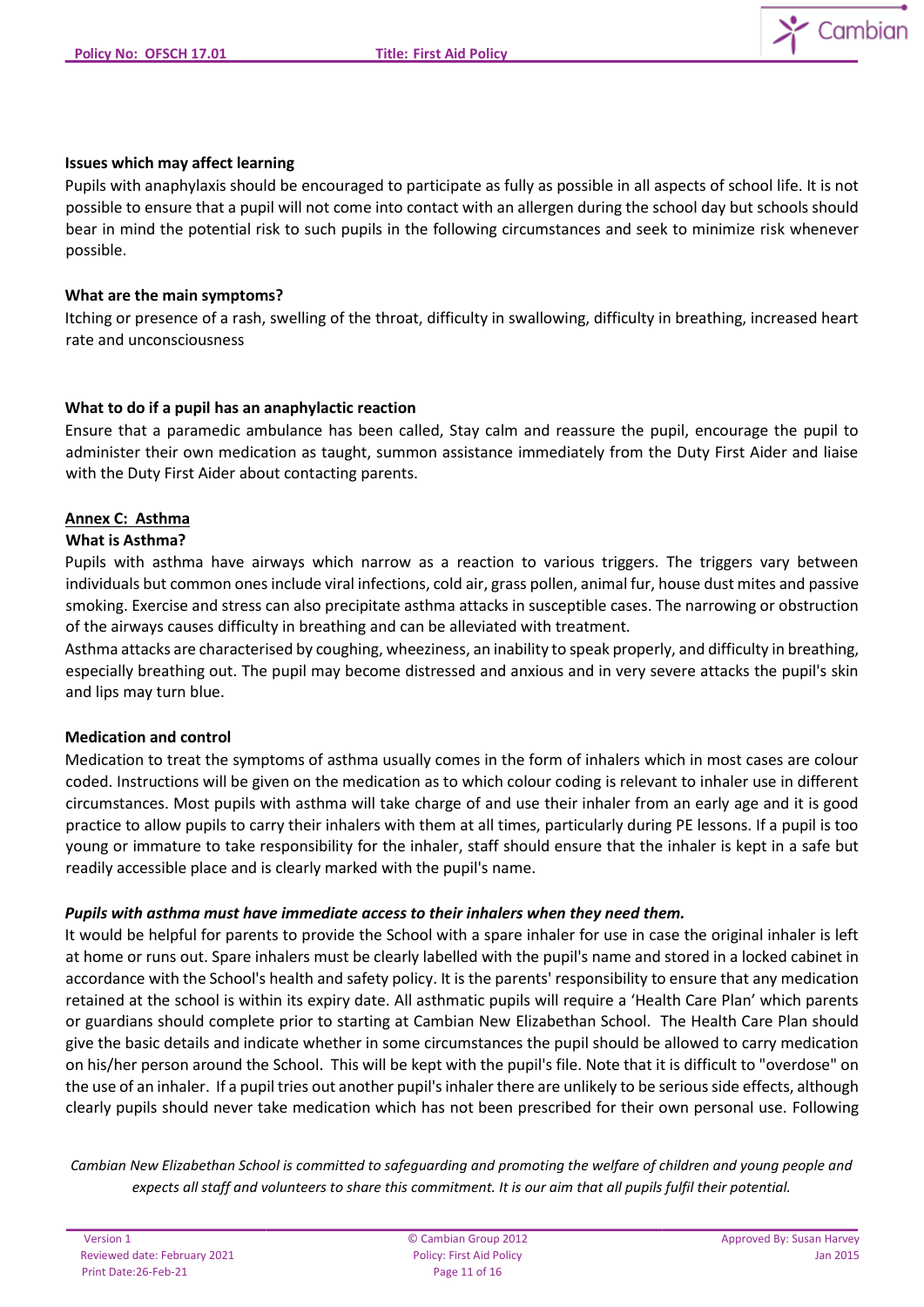discussion with the pupil and his/her parents individual decisions should be made as to whether to provide basic information on the pupil's condition to his/her peer group so that they are made aware of their classmate's needs.

## **Managing pupils with asthma**

- Staff should be aware of those pupils under their supervision who have asthma. Games staff should ensure that all pupils with asthma have their salbutamol inhaler prior to commencement of a session.
- Staff should ensure that they have some knowledge of what to do if a pupil has an asthma attack. (Staff to seek advice from Duty First Aider)
- If a pupil feels unwell, the Duty First Aider should be contacted for advice. A pupil should always be accompanied to the Surgery if sent by a member of staff.

## **Issues which may affect learning**

Pupils with asthma should be encouraged to participate as fully as possible in all aspects of school life, although special considerations may be needed before undertaking some activities. Pupils must also be allowed to take their inhaler with them on all off-site activities.

Physical activity will benefit pupils with asthma in the same way as other pupils. They may need to take precautionary measures and use their inhaler before any physical exertion. As with all pupils, those with asthma should be encouraged to undertake warm-up exercises before rushing into sudden activity, especially when the weather is cold. *However, they should not be forced to take part if they feel unwell.*

## **What are the main symptoms?**

- Coughing, wheezing, inability to speak properly and difficulty in breathing out.
- What to do if a pupil has an asthmatic attack
- Stay calm and reassure the pupil. Speak calmly and listen to what the pupil is saying.
- Summon assistance from the Duty First Aider. Try not to leave the pupil alone unless absolutely necessary.
- Make sure that any medicines and /or inhalers are use promptly and help the pupil to breathe by encouraging the pupil to breathe slowly and deeply and relax.
- Help the pupil to sit fairly upright or to lean forward slightly rather than lying flat on his/her back.
- If the child does not respond to medication or his/her condition deteriorates call a paramedic ambulance. 122 or 999

Liaise with the Duty First Aider about contacting the pupils parents/guardians.

# **Annex D: Diabetes**

#### **What is diabetes?**

Diabetes is a condition in which the amount of glucose (sugar) in the blood is too high due to the body being unable to use it properly. This is because of a faulty glucose transport mechanism due to lack of insulin. Normally, the amount of glucose in the bloodstream is carefully controlled by a hormone called insulin. Insulin plays a vital role in regulating the level of blood glucose and, in particular, in stopping the blood glucose level from rising too high. Pupils with diabetes have lost the ability to produce insulin and therefore their systems are unable to control their blood glucose levels. If the blood glucose level is too high, a pupil may show symptoms of thirst, frequent trips to the toilet, weight loss and tiredness. Conversely, if the blood glucose level is too low a pupil may display symptoms which include hunger, drowsiness, glazed eyes, shaking, disorientation and lack of concentration.

*Cambian New Elizabethan School is committed to safeguarding and promoting the welfare of children and young people and expects all staff and volunteers to share this commitment. It is our aim that all pupils fulfil their potential.*

Cambian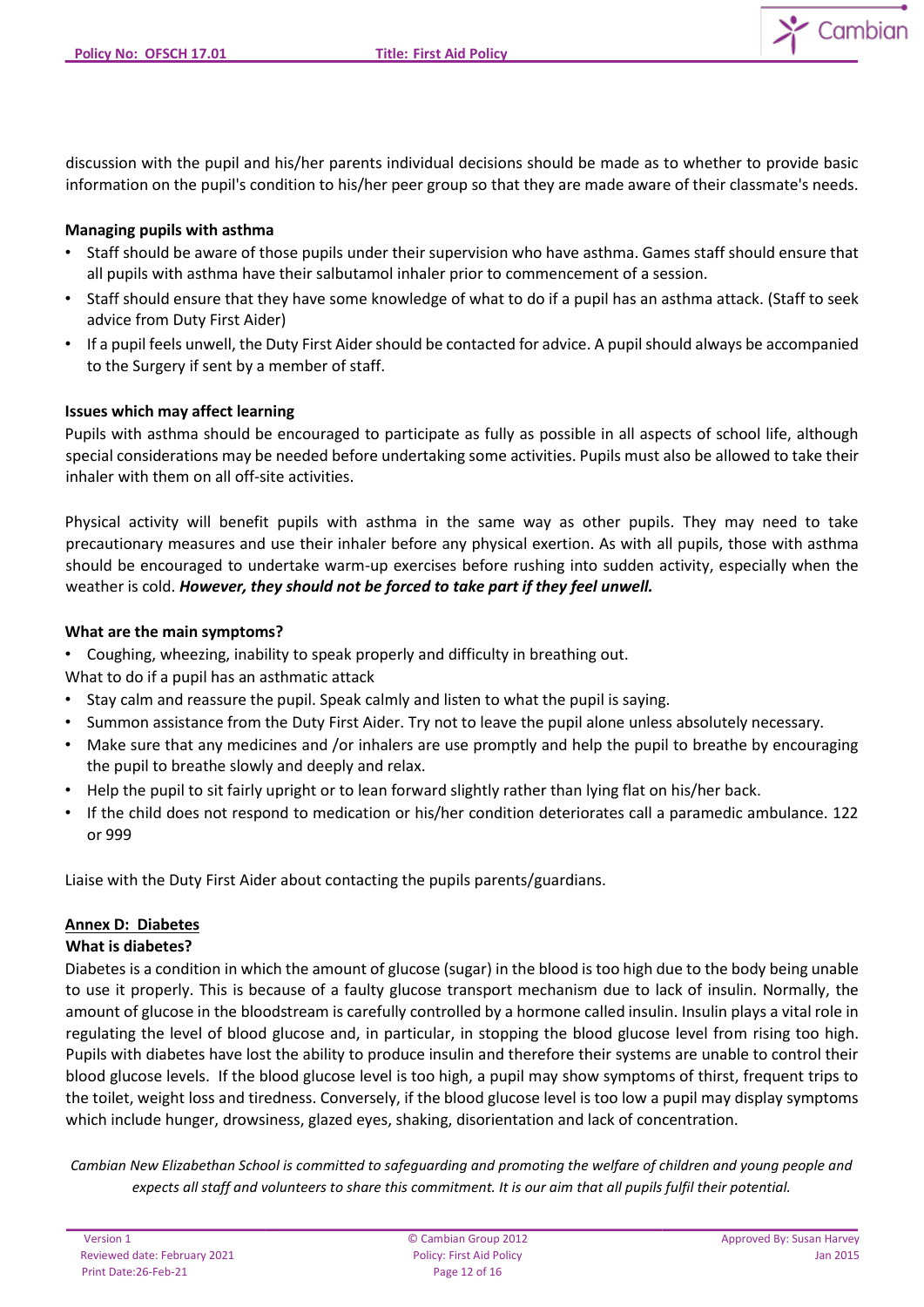

## **Medication and control**

Diabetes cannot be cured but it can be treated effectively by injections of insulin and by following an appropriate diet. The aim of the treatment is to keep the blood glucose level close to the normal range so that it is neither too high (hyperglycaemia) nor too low (hypoglycaemia). All pupils with diabetes will require a Health Care Plan. In most cases pupils will have their insulin injections before and after school but some pupils may require an injection at lunchtime. If a pupil needs to inject whilst at school he/she will know how to undertake the procedure without adult supervision. However, the pupil may require privacy in which to administer the injection. Some pupils may also need to monitor their blood glucose levels on a regular basis and again privacy may be required for this procedure.

An essential part of the treatment of diabetes is an appropriate diet whereby regular meals and good food choices help to keep the blood glucose level near normal. A pupil with diabetes will have been given guidance on food choices which should be reduced in sugar and fat but high in starch. Most pupils with diabetes will also need to eat snacks between meals and occasionally during class time. These snacks usually consist of cereal bars, fruit, crisps or biscuits. It is important to allow a pupil with diabetes to eat snacks without hindrance or fuss and to ensure that the lunchtime meal is taken at a regular time. It is also important that the School should establish with the pupil and his/her parents where supplies of fast acting sugar can be kept in case of a hypoglycaemic episode. The issue of close communication between parents and the School is fundamental to the care of pupils with diabetes, as many aspects of growth and development will have an impact on their diabetes control. It is the parents' responsibility to ensure that any medication retained at the School is within its expiry date. All diabetic pupils will require a 'Crisis Sheet' which parents or guardians should complete prior to starting at Cambian New Elizabethan School. The Crisis Sheet should give the basic details and indicate whether in some circumstances the pupil should be allowed to carry medication on his/her person around the School. This will be kept with the pupil's file. Following discussion with the pupil and his/her parents individual decisions should be made as to whether to provide basic information on a pupil's condition to his/her peer group so that they are aware of their classmate's needs.

#### **Managing pupils with diabetes**

- Staff should be aware of those pupils under their supervision who have diabetes.
- Games staff should ensure that all pupils with diabetes have a lucozade bottle or dextrose tablets with them (and their emergency medication and blood glucose monitoring kit) prior to commencement of a session.
- Staff should ensure that they have some knowledge of what to do if a pupil has a hypoglycaemic episode or a hyperglycaemic episode. (Staff to seek advice from the School Health Professional for training).
- If a pupil feels unwell, the Duty First Aider should be contacted for advice.
- A pupil should always be accompanied to the Surgery if sent by a member of staff.

#### **Away trips:**

A member of staff trained in the administration of medication should accompany the trip, taking responsibility for the safe storage of pupils medication, if the pupils cannot carry it themselves (See Health Care Plan). Staff supervising the trip must be aware of the pupil's condition and of any relevant emergency procedures.

#### **Issues which may affect learning**

Pupils with diabetes should have no difficulties in accessing all areas of the curriculum including sporting activities which are energetic. However, as all forms of strenuous activity use up glucose there are some simple precautions to follow in order to assist a pupil with diabetes in maintaining an adequate blood glucose level: Encourage the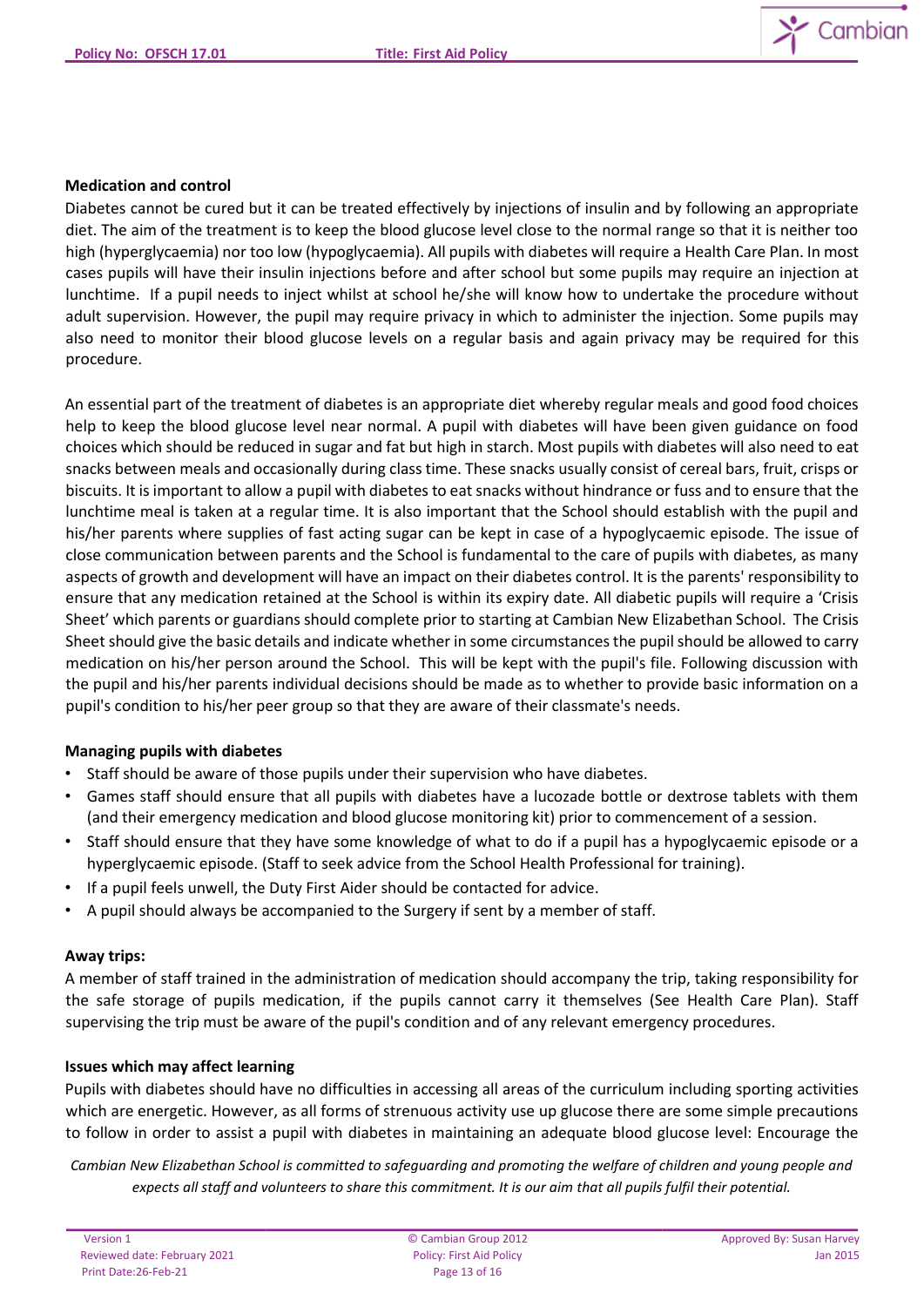Cambian

pupil to eat or drink some extra sugary food before the activity, have glucose tablets or a sugary drink readily available in case the pupil displays symptoms of hypoglycaemia, after the activity is concluded, encourage the pupil to eat some more food and take extra fluid - these additional snacks should not affect normal dietary intake.

## **What do in an emergency if a pupil has a hypoglycaemic (low blood sugar) episode**

## Common causes:

A missed or delayed meal or snack, extra exercise, too much insulin during unstable periods, the pupil is unwell or the pupil has experienced an episode of vomiting.

## Common symptoms are:

• Hunger, drowsiness, glazed eyes, shaking, disorientation, lack of concentration

- i. Get someone to stay with the pupil call for the Duty First Aider/ambulance (if they are hypo, do not send them out of class on their own, their blood sugar may drop further and they may collapse.
- ii. Give fast acting sugar immediately (the pupil should have this), eg:

Lucozade, fresh orange juice, sugary drink, e.g. Coke, Fanta, glucose tablets, honey or jam, 'Hypo Stop' (discuss with parents / houseparent's whether this should be taken on trips off site)

- iii. Recovery usually takes ten to fifteen minutes.
- iv. Upon recovery give the pupil some starchy food, eg couple of biscuits, a sandwich.
- v. Inform the Duty First Aider and parents of the hypoglycaemic episode. vi. In some instance it may be appropriate for the pupil to be taken home from school

# *NB. In the unlikely event of a pupil losing consciousness, call an ambulance (122 or 999) and the Duty First Aider.*

# **A hyperglycaemic episode (high blood sugar)**

Hyperglycaemic episodes occur when the blood glucose level is too high. Pupils may display the following symptoms:

- Excessive thirst, passing urine frequently, vomiting, abdominal pain
- A change of behaviour
- Care of pupils in a hyperglycaemic episode:
- Do not restrict fluid intake or access to the toilet
- Contact the Sanatorium and/or parents if concerned.

In both episodes, liaise with the Duty First Aider about contacting the pupils parents/guardians.

# **Annex E: Hemiplegia**

# **What is hemiplegia?**

Childhood hemiplegia (sometimes called hemiparesis) is a condition affecting one side of the body (Greek 'hemi' = half). We talk about a right or left hemiplegia, depending on the side affected. It is caused by damage to some part of the brain, which may happen before, during or soon after birth, when it is known as congenital hemiplegia, or later in childhood, in which case it is called acquired hemiplegia. Generally, injury to the left side of the brain will cause a right hemiplegia and injury to the right side a left hemiplegia. Childhood hemiplegia is a relatively common condition, affecting up to one child in 1,000. About 80% of cases are congenital, and 20% acquired

#### **What are the effects of hemiplegia?**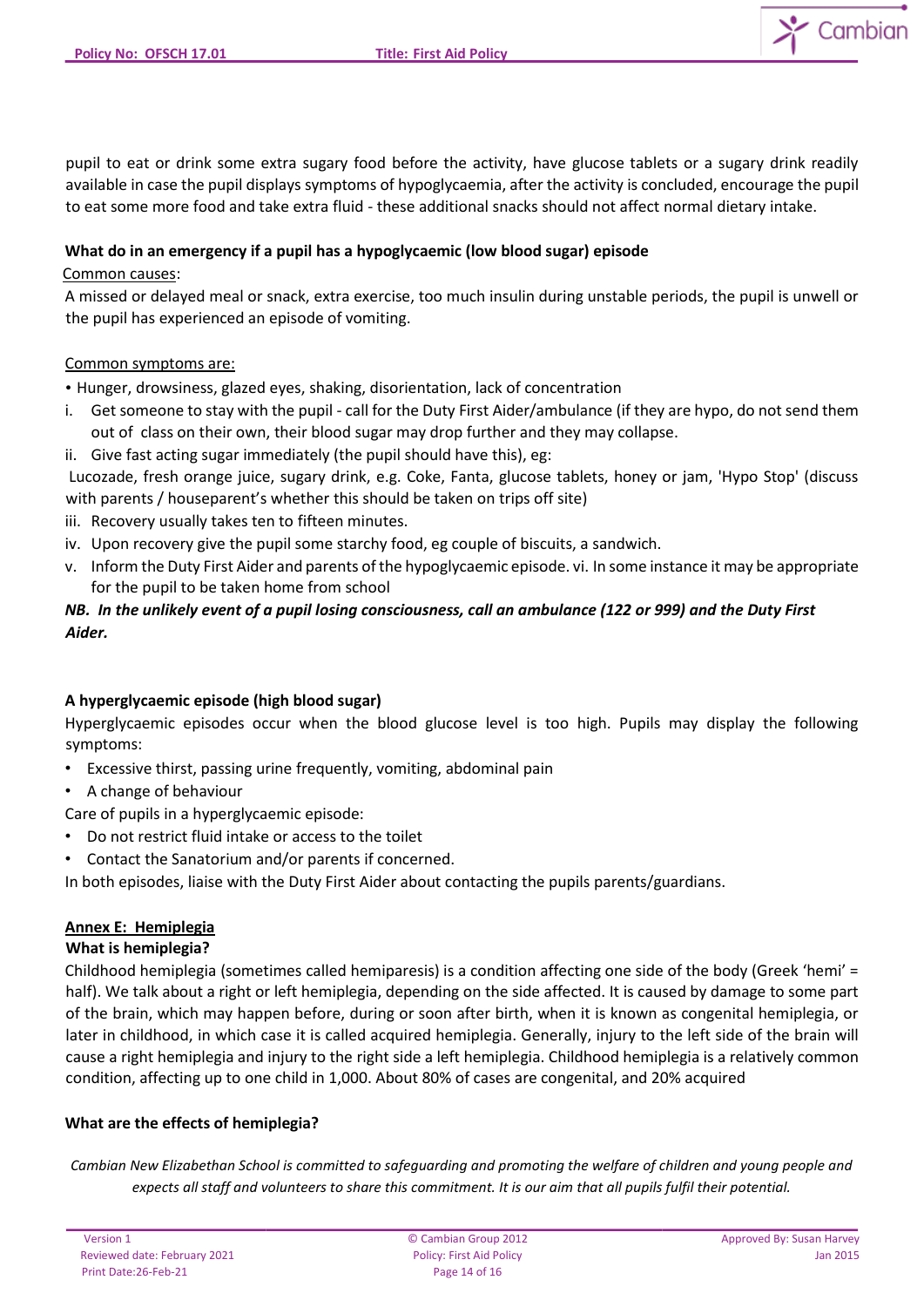

Hemiplegia affects each child differently. The most obvious result is a varying degree of weakness and lack of control in the affected side of the body, rather like the effects of a stroke. In one child this may be very obvious (he or she may have little use of one hand, may limp or have poor balance); in another child it will be so slight that it only shows when attempting specific physical activities.

## **Managing pupils with hemiplegia**

It is essential to include the weaker side in play and everyday activities, to make the child as two-sided as he or she can be. As they get older, many children and young people with hemiplegia can be encouraged to develop better use of their weaker side through involvement in their chosen sports and hobbies.

## **Annex F: Cleaning up body fluids from floor surfaces**

All appropriate precautions will be taken by the support staff when cleaning up after an incident involving blood, vomit, etc.

Avoid direct contact with body fluids, as they all have the potential to spread germs. Germs in vomit and faeces may become airborne, so it is very important to clean up body fluids quickly. Disposable bags (for soils) are available in the school office.

- Put on gloves and a disposable apron. Disposable latex or vinyl gloves are the best choice. However, reusable rubber gloves are acceptable as long as they are cleaned and sanitized after each use.
- Remove all visible material from the most soiled areas, using paper towel.
- The remaining visible material should then be sprayed and cleaned using an antibacterial spray.
- Wash the non-disposable cleaning equipment (mops, buckets) thoroughly with soap and hot water.
- Discard gloves, disposable apron etc as appropriate. Finally wash your hands thoroughly using soap and water.

# **Annex G: RIDDOR (**Reporting of Injuries, Diseases and Dangerous Occurrences Regulations, 1195)

All Schools are required to report to the Health and Safety Executive (Tel: 0845 300 99 23). Employers must report: Deaths, major Injuries, over three day injuries, accidents causing injury to pupils, accidents causing injury to members of the public or people not at work, specified dangerous occurrences where something happened which did not result in an injury but could have done. Refer to Health & Safety Handbook for full details.

#### **The nature of the work, the hazards and the risks**

The following table, compiled using information from the Health & Safety Executive, identifies some common workplace risks and the possible injuries that could occur:

| <b>Risk</b>                    | Possible injuries requiring first aid                                                                          | Assessed<br>risk<br>to<br>pupils<br>employees,<br>and<br>visitors/contractors | <b>Remarks</b> |
|--------------------------------|----------------------------------------------------------------------------------------------------------------|-------------------------------------------------------------------------------|----------------|
| Manual<br>Handling             | Fractures, lacerations, sprains and strains<br>(mainly pertains to kitchen/cleaning and<br>maintenance staff). | Low                                                                           |                |
| Slip<br>and<br>trip<br>hazards | strains, Low<br>Fractures,<br>sprains<br>and<br>lacerations. (mainly pupils)                                   |                                                                               |                |